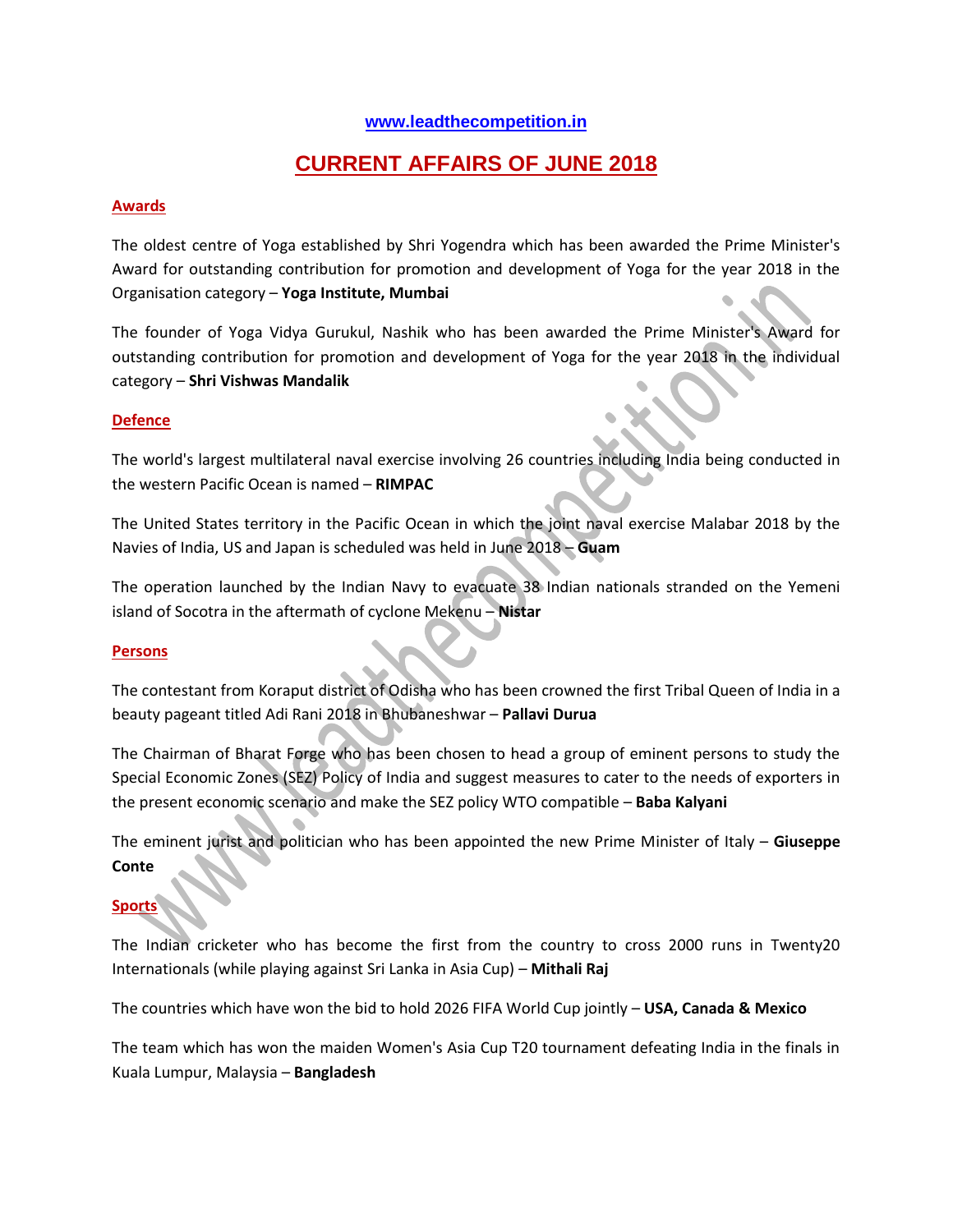The team which has made a new record of highest ODI score by scoring 481 for 6 against Australia at Nottingham – **England**

### **Places**

The place in Odisha where the Union Cabinet has approved the establishment of 4th Strategic Petroleum Reserve in addition to 3 established at Visakhapatnam, Mangalore and Padur – **Chandikhol**

The venue of the 3rd annual meeting of Asian Infrastructure and Investment Bank held from 25 to 26 June 2018 – **Mumbai**

The island on which India and Seychelles have agreed to jointly develop a naval base – **Assumption Island**

The place in Gujarat where world's first International Centre for Humanitarian Forensics was launched jointly by International Committee of Red Cross and Gujarat Forensic Science University – **Gandhinagar**

The venue of high-level Conference on "International Decade for Action: Water for Sustainable Development, 2018-2028" from 20 to 21 June 2018 – **Tajikistan**

The venue of 106th Indian Science Congress to be held from 03 Jan to 07 Jan 2019 with the theme 'Future India: Science and Technology' – **Lovely Professional University, Jalandhar**

#### **Apps and Technology**

The mobile app launched by Shri Suresh Prabhu, Union Minister of Commerce & Industry and Civil Aviation, to track and trace missing and abandoned children in India is named – **ReUnite**

The mobile app launched by Ministry of Railways to expedite and streamline passenger grievance redressal is named – **Rail Madad**

The psycopath artificial intelligence (AI) developed by Massachusetts Institute of Technology (MIT) based on a community on Reddit is named – **Norman**

#### **Railways**

The railway station in Uttar Pradesh which has been renamed Deen Dayal Upadhyay Nagar Junction – **Mughalsarai**

### **States**

The Indian State which has decided to completely prohibit polythene from 31 July 2018 – **Uttarakhand**

The Indian State which has decided to grant 15 days paternity leave to all its government employees – **Haryana**

#### **Miscellaneous**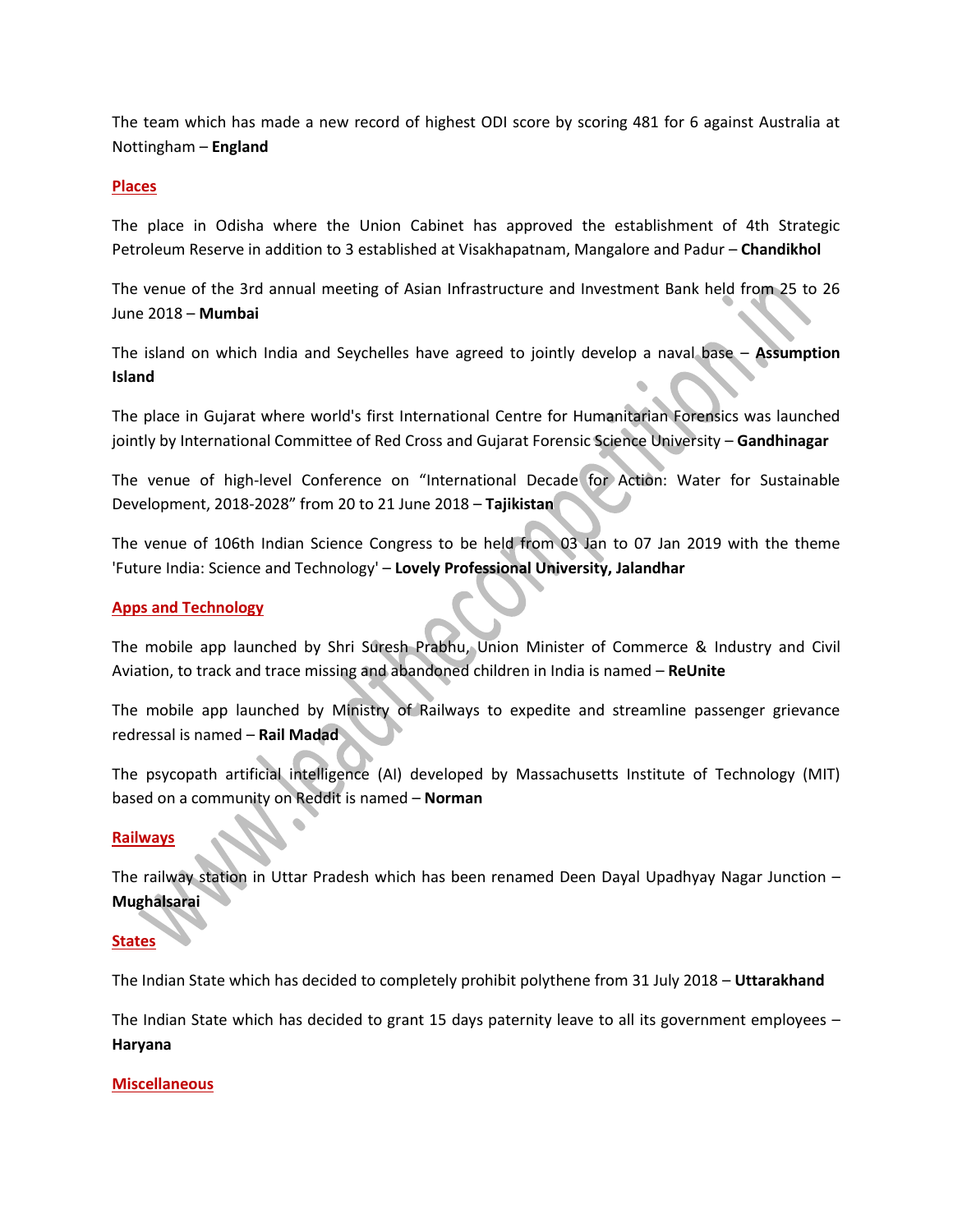The fruit which has been declared as the State fruit of Tripura – **Queen Pineapple**

The freedom fighter whose jail diary book was released by Union Minister Ravi Shankar Prasad – **Bhagat Singh**

The crowdsourcing app launched by Google to help people find local answers in their neighbourhood is named – **Neighbourly**

The scheme introduced by the Central Government to reimburse its share of Central Goods and Services Tax (CGST) and Integrated Goods and Service Tax (IGST) on purchase of raw items such as ghee, edible oil, atta/maida/rava/flour, rice pulses, sugar, burra/jiggery etc which go into preparation of food/prasad/langar/bhandara offered free of cost by religious institutions is named – **Seva Bhoj Yojana**

### **Krishi Kalyan Abhiyan**

**Aim**: to aid, assist and advice farmers on how to improve their farming techniques and raise their incomes.

**Target villages**: 25 Villages with more than 1000 population each in Aspirational Districts

**Implementation dates**: 01 June 2018 to 31 July 2018

Various activities to promote best practices and enhance agriculture income are being undertaken under this plan such as:-

- Distribution of Soil Health Cards to all farmers
- 100% coverage of bovine vaccination for Foot and Mouth Disease (FMD) in each village
- 100% coverage of Sheep and Goat for eradication of Peste des Petits ruminants (PPR )
- Distribution of Mini Kits of pulses and oilseeds to all
- Distribution of Horticulture/Agro Forestry/Bamboo plant @ 5 per family (location appropriate)
- Making 100 NADAP Pits in each village
- Artificial insemination saturation
- Demonstration programmes on Micro- irrigation
- Demonstrations of integrated cropping practice

# **Atal Bhujal Yojana**

It is a Central Sector Scheme of the Ministry of Water Resources, River Development and Ganga Rejuvenation.

To be implemented over a period of five years from 2018-19 to 2022-23.

World Bank approved assistance of Rs. 6,000 crore.

**Aim**: To address the criticality of ground water resources in a major part of the country.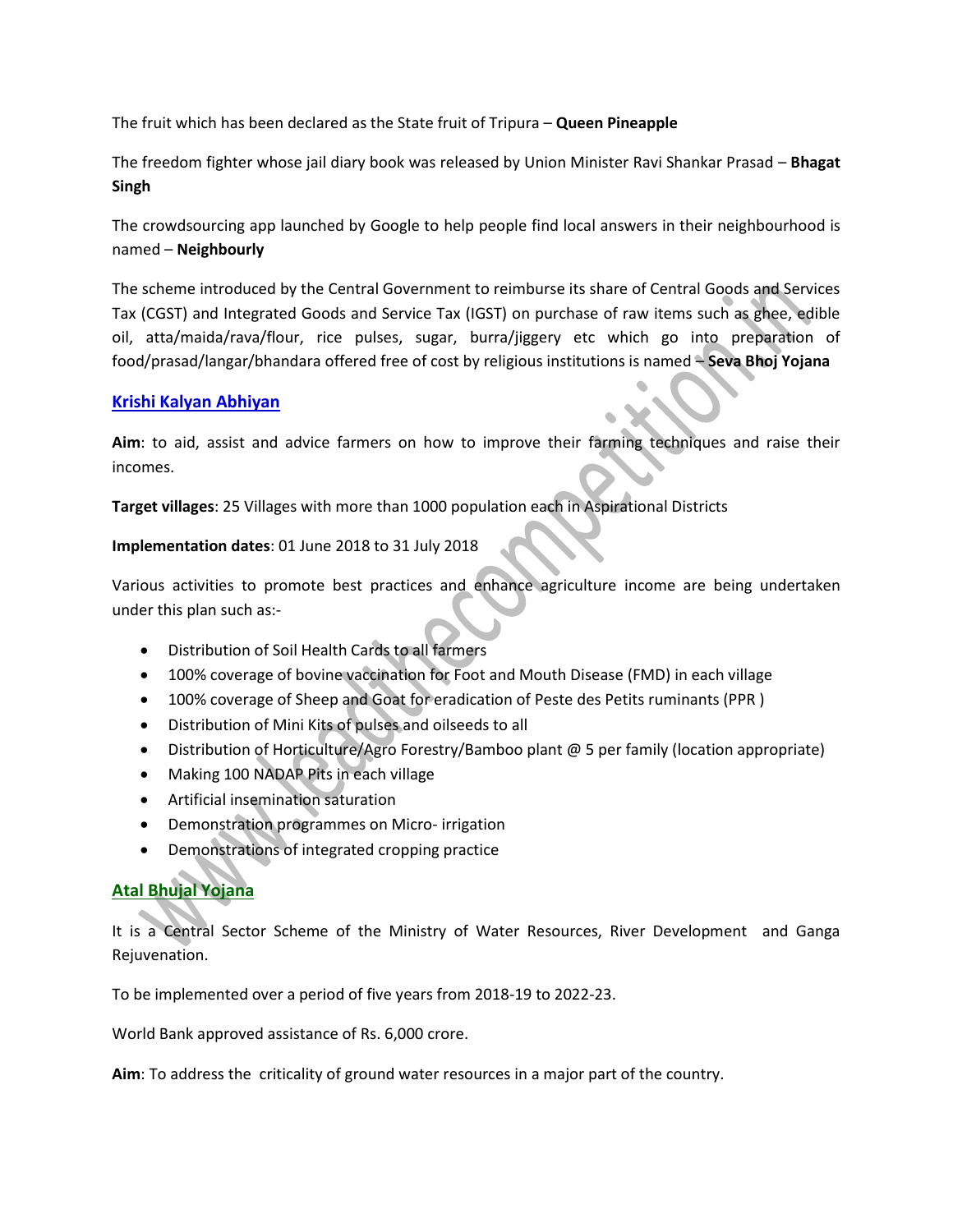The priority areas identified under the scheme fall in the states of Gujarat, Haryana, Karnataka, Madhya Pradesh, Maharashtra, Rajasthan and Uttar Pradesh. These States represent about 25% of the total number of over-exploited, critical and semi-critical blocks in terms of ground water in India. They also cover two major types of groundwater systems found in India - alluvial and hard rock aquifers- and have varying degrees of institutional readiness and experience in groundwater management.

### **New State Symbols**

State Bird of Andhra Pradesh : **Rose Ringed Parakeet** (Psittacula krameri)

State Flower of Andhra Pradesh : **Jasmine**

State Fruit of Tripura: **Queen Pineapple**

### **Ban of Oxytocin**

- $\triangleright$  The import of Oxytocin has banned by the Govt of India wef 01 July 2018.
- $\triangleright$  Also no private manufacturer will be allowed to manufacture the drug for domestic use.
- $\triangleright$  Karnataka Antibiotics and Pharmaceuticals Ltd is the only public sector unit allowed to manufacture the drug.
- All hospitals and clinics will have to obtain the drug only from KAPL as no retail chemist is allowed to sell the drug.
- $\triangleright$  Oxytocin, also known as the 'cuddle hormone', is a naturally-occurring hormone that causes uterine contractions during labour and helps new mothers lactate.
- $\triangleright$  It is widely misused in dairy industry to make cows and buffaloes release milk as per convenience. It is also used to enlarge the size of some vegetables like brinjals, pumpkins, cucumbers etc.

### **World Food Prize 2018**

1. Dr. Laurence Haddard

2. Dr. David Nabarr

## **Important Days of June 2018**

| Global Day of Parents: 01 June 2018                                        |  |  |
|----------------------------------------------------------------------------|--|--|
| Designated by: United Nations General Assembly                             |  |  |
| First observed: 2012                                                       |  |  |
| World Milk Day: 01 June 2018                                               |  |  |
| Designated by: Food and Agricultural Organisation                          |  |  |
| First observed: 2001                                                       |  |  |
| International Day of Innocent Children Victims of Aggression: 04 June 2018 |  |  |
| Designated by: UN General Assembly                                         |  |  |
|                                                                            |  |  |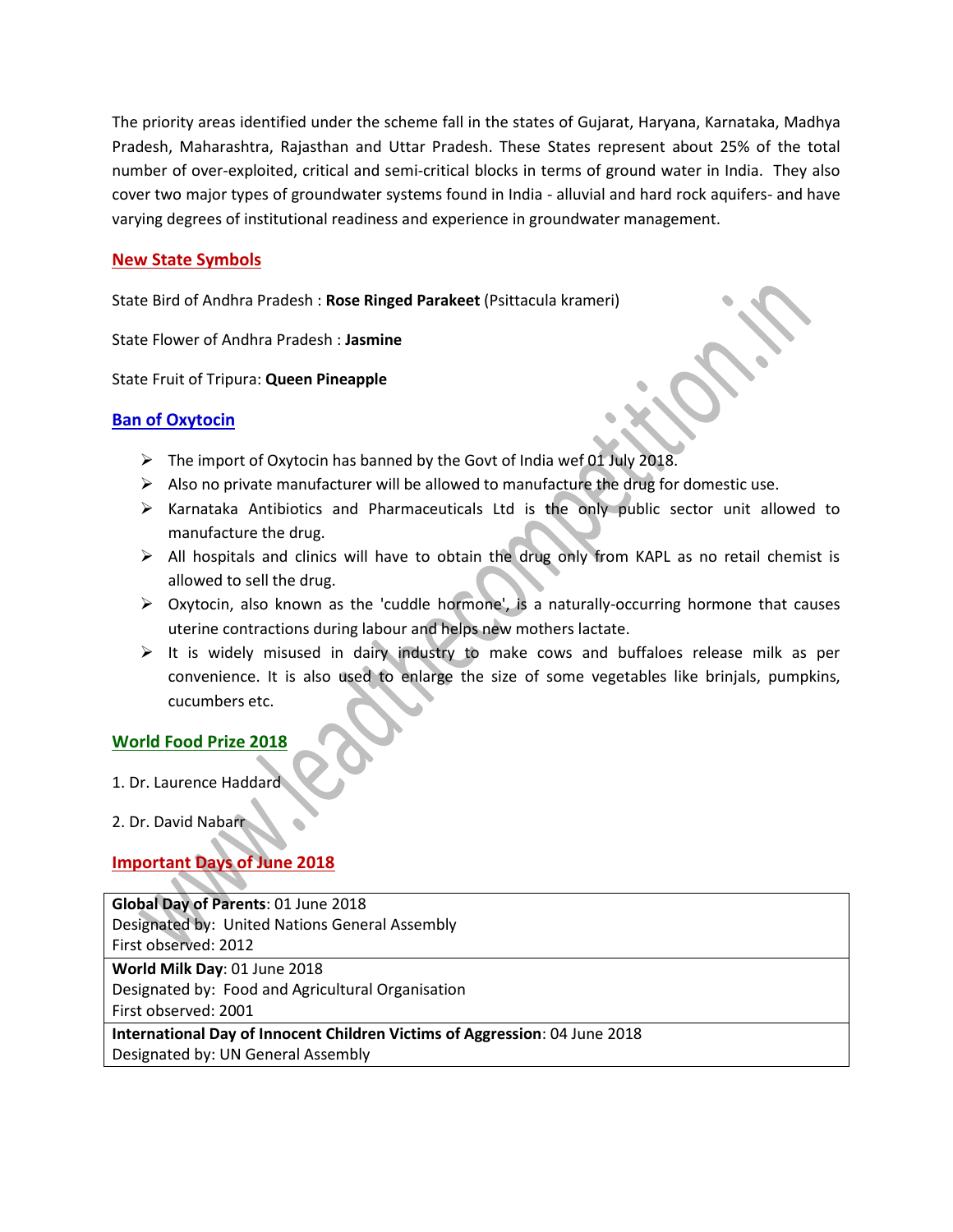| World Environment Day: 05 June 2018                                                                  |  |  |
|------------------------------------------------------------------------------------------------------|--|--|
| Designated by: United Nations General Assembly                                                       |  |  |
| First observed: 1974                                                                                 |  |  |
| Host Country: India                                                                                  |  |  |
| <b>Theme: Beat Plastic Pollution</b>                                                                 |  |  |
| World Ocean Day: 08 June 2018                                                                        |  |  |
| Designated by: UN General Assembly                                                                   |  |  |
| First Observed in: 2009                                                                              |  |  |
| Action focus: Preventing plastic pollution and encouraging solutions for a healthy ocean             |  |  |
| World Day Against Child Labour: 12 June 2018                                                         |  |  |
| Designated by: International Labour Organization                                                     |  |  |
| First Observed in: 2002                                                                              |  |  |
| Theme: Generation Safe and Healthy                                                                   |  |  |
| World Blood Donor Day: 14 June 2018                                                                  |  |  |
| Designated by: World Health Organisation                                                             |  |  |
| First Observed in: 2004                                                                              |  |  |
| Theme: Be there for someone else. Give blood. Share life.                                            |  |  |
| World Elder Abuse Awareness Day: 15 June 2018                                                        |  |  |
| Designated by: UN General Assembly                                                                   |  |  |
| First Observed in: 2012                                                                              |  |  |
| World Day to Combat Desertification and Drought: 17 June 2018                                        |  |  |
| Designated by: UN General Assembly                                                                   |  |  |
| First Observed in: 1995                                                                              |  |  |
| Theme: Land has true value - invest in it.                                                           |  |  |
| International Day for Elimination of Sexual Violence in Conflict: 19 June 2018                       |  |  |
| Designated by: United Nations General Assembly                                                       |  |  |
| Theme: The Plight and Rights of Children born of War                                                 |  |  |
| First Observed in: 2015                                                                              |  |  |
| World Refugee Day: 20 June 2018                                                                      |  |  |
| Designated by: UN General Assembly                                                                   |  |  |
| First Observed in: 2001                                                                              |  |  |
| International Day of Yoga: 21 June 2018                                                              |  |  |
| Designated by: United Nations General Assembly                                                       |  |  |
| Theme: Yoga for Peace                                                                                |  |  |
| First Observed in: 2015                                                                              |  |  |
| Olympic Day: 23 June 2018                                                                            |  |  |
| Designated by: International Olympic Committee                                                       |  |  |
| First Observed in: 1948                                                                              |  |  |
| Observed to: Celebrate the foundation of the International Olympic Committee at the Sorbonne, Paris, |  |  |
| on 23 June 1894.                                                                                     |  |  |
| International Widows Day: 23 June 2018                                                               |  |  |
| Designated by: United Nations General Assembly                                                       |  |  |
| First Observed in: 2011                                                                              |  |  |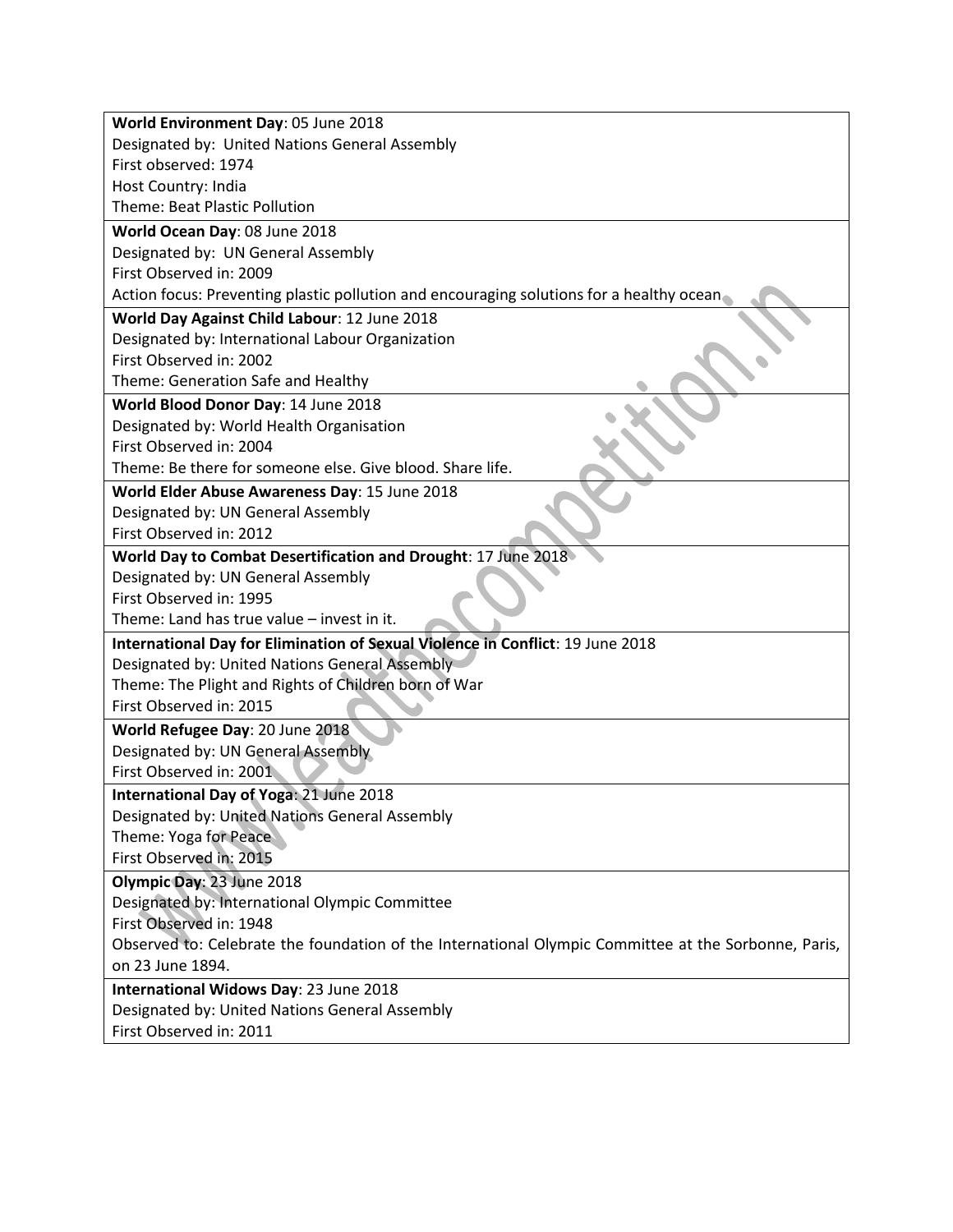**International Day against Drug Abuse and Illicit Trafficking**: 26 June 2018 Designated by: UN General Assembly First Observed in: 1988 Theme: Listen First - Listening to children and youth is the first step to help them grow healthy and safe

### **UNESCO World Heritage Sites - New Additions**

- 1. The Victorian Gothic and Art Deco Ensemble of Mumbai (37 site in India)
- 2. The Sassanid Archaeological Landscape of Fars Region (Iran)
- 3. The Hidden Christian Sites in the Nagasaki Region (Japan)
- 4. The Sansa, Buddhist Mountain Monasteries in Korea
- 5. Archaeological border complex of Hedeby and Danevirke (Germany)

### **National Statistics Day**

### Held on: **29 June 2018**

Commemoration: Birth anniversary of **PC Mahalanobis** founder of Indian Statistical Institute, Kolkata

Theme: **Quality Assurance in Official Statistics**

Events: Release of Rs. 125 commemorative coin and Rs. 5 circulation coin on the occasion.

### **19th IIFA Awards**

Venue: **Siam Niramit** theatre in Bangkok (Thailand)

Best Film: **Tumhari Sulu** directed by Suresh Triveni

Best Director: **Saket Chaudhary** for Hindi Medium

Best Actor: **Irrfan Khan** for Hindi Medium

Best Actress: **Sridevi** for Mom

Best Story: **Amit Masurkar** for Newton

Best Debut Director: **Konkona Sen Sharma** for Death in the Gunj

Best Music Director: **Amaal Malik**, **Tanishq Bagchi**, **Akhil Sachdeva** for Badrinath ki Dulhania

Best Playback Singer (Male): **Arijit Singh** for Jab Harry Met Sejal

Best Playback Singher (Female): **Meghna Mishra** for Secret Superstar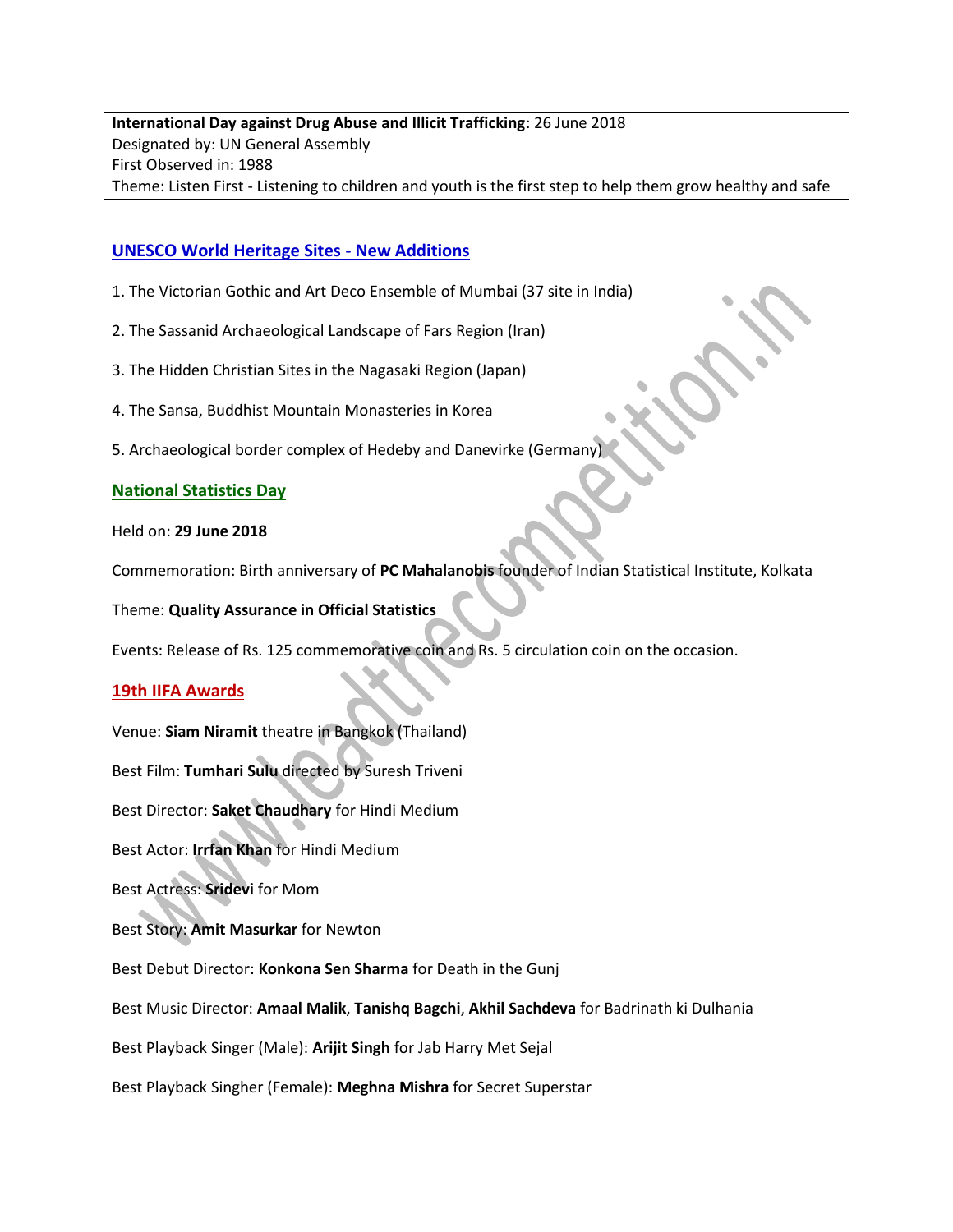### **Femina Miss India Beauty Pageant Winners**

Venue : **Sardar Vallabhbhai Patel Indoor Stadium**, Mumbai

Femina Miss India World: **Ms Anukreethy Vas** (Tamil Nadu)

Femina Miss India United Continents: **Ms Meenakshi Chaudhary** (Haryana)

Femina Miss India Grand International: **Ms Shreya Rao Kamavarapu** (Andhra Pradesh)

### **Cashless Ticketing App**

Developed by: Centre for Railway Information System (CRIS)

Name of the app: **utsonmobile**

Compatibility: Android and Windows

### **Procedure**

- 1. Passenger to get registered by providing his/her mobile number, name, city, default booking train type, class, ticket type, number of passenger and frequently travelling routes.
- 2. Upon successful registration, Railway Wallet (R-Wallet) will be created automatically with zero balance to the passenger. There will be no extra cost for creating R-Wallet.
- 3. The R-Wallet can be recharged either at any of the UTS counter or through recharge option available in the https://www.utsonmobile.indianrail.gov.in website.

### **Other features:**

- 1. Does not work without internet connection.
- 2. No advance ticket booking is allowed.
- 3. Paperless Ticket: The passenger can travel without taking hardcopy of the ticket. Whenever Ticket Checking Staff asks for ticket, the passenger will use 'Show Ticket' option in the app. The smart phone should be GPS enabled to book paperless ticket. The paperless tickets are not allowed for cancellation. The journey should commence within one hour after booking paperless ticket.
- 4. The Season ticket can be issued/renewed from mobile application and it will be valid from the next day of booking the ticket. No need of GPS for issue/renewal of Season Ticket.
- 5. Platform Ticket can also be booked from mobile application.
- 6. Paper Ticket: The passenger can book ticket through the mobile app. On booking of ticket, he/she will get Booking ID along with other ticket details. The booking details will also be available in booking history. The booking ID will also be conveyed through an SMS. After booking Paper ticket, Passenger can go to the journey originating (source) station to take ticket print out from any of the ATVM there, by entering his/her registered mobile number and booking ID. The Journey is valid only with printed ticket. The cancellation of Paper ticket is allowed either at the counter after printing the ticket or through the app before printing the